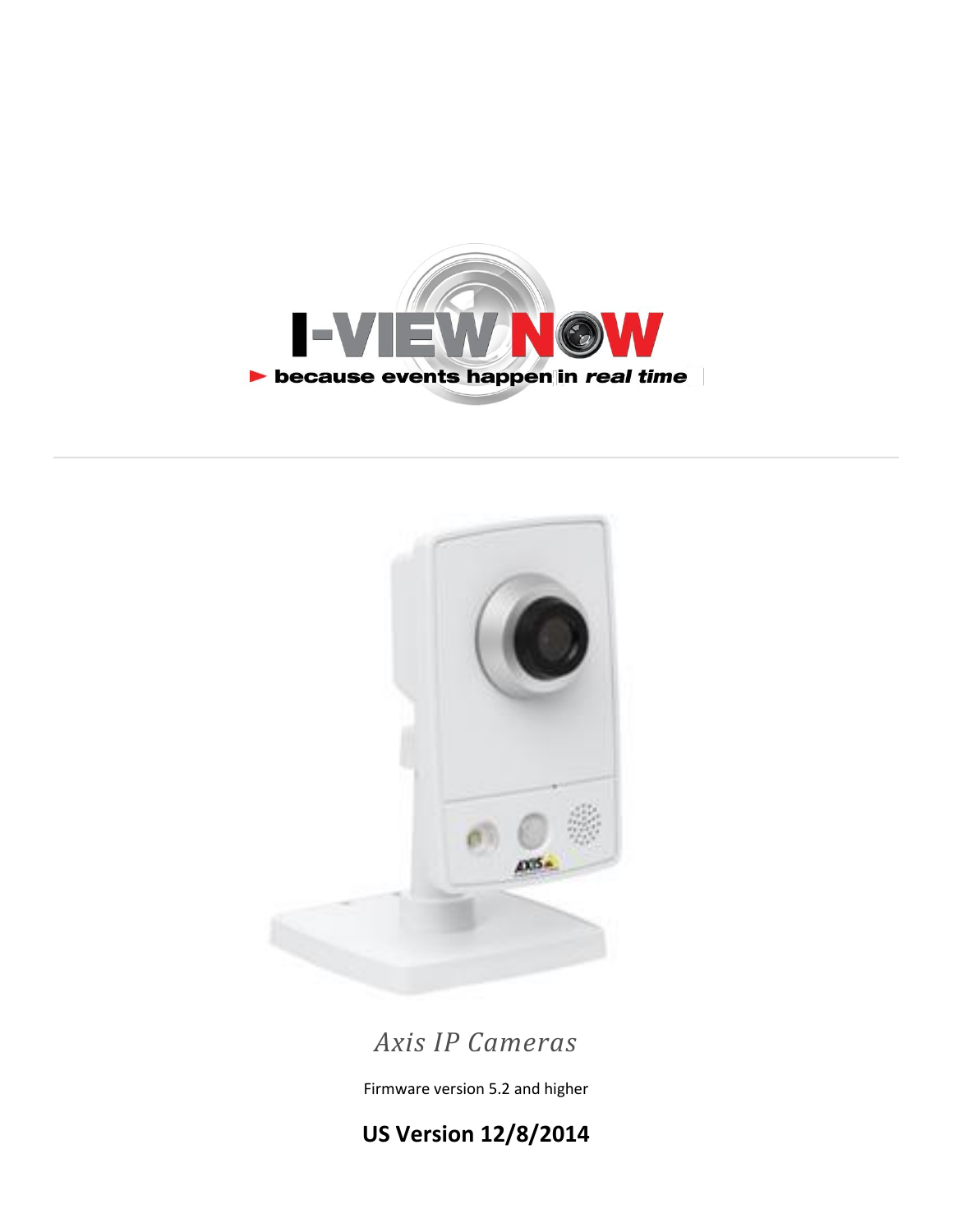The I-View Now Portal will provide an Installation Worksheet after entering the device into the system. This sheet will contain configuration information for the device's login, and provides a form to fill in details about the site setup (IP address, video port number). Device data from an example worksheet is printed below.

| DVR/NVR #1: Axis - IP Camera |                                               |                       |  |
|------------------------------|-----------------------------------------------|-----------------------|--|
|                              | SMTP Account ID: <a> </a> SMTP ID FOR DEVICE> | IDVR Username: Iroot  |  |
| SMTP Server ID:              | llivnview.com                                 | DVR Password:   12345 |  |
| SMTP Server Port:  3480      |                                               |                       |  |
| Location IP Address:         |                                               |                       |  |

You will need to retrieve the IP address while on-site. Either ask the customer/IT department for the IP address, or visit [http://i](http://whatismyip.org/)palarmtools.com while on-site for the correct address.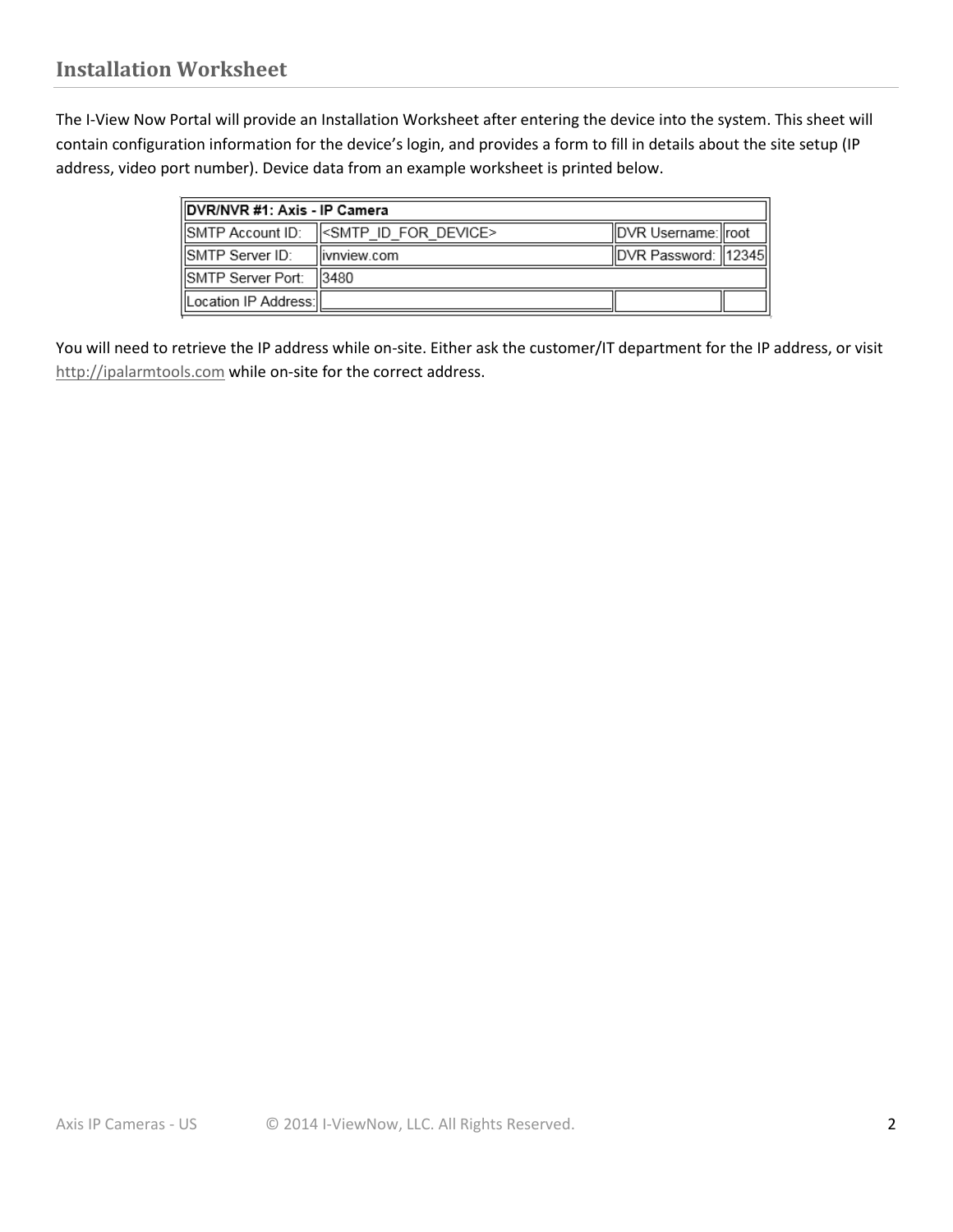Open the camera in a web browser. Click "Setup", then under "Basic Setup", click "Users".

Click "root", then click "Modify…" In the popup that appears, enter the password on the installation worksheet.

Click OK to close the dialog, then click Save.

You may wish to click Add and create a new account for the customer with **Viewer** rights.

| 1YK.                                        |                      | <b>AXIS M1011-W Network Camera</b>                                |           | Live View   Setup   Help |
|---------------------------------------------|----------------------|-------------------------------------------------------------------|-----------|--------------------------|
| <b>* Basic Setup</b><br><b>Instructions</b> | <b>Users</b>         |                                                                   |           |                          |
|                                             | <b>User List</b>     |                                                                   |           |                          |
| 1 Users<br>2 Wireless                       | <b>User Name</b>     | <b>User Group</b>                                                 | User Info |                          |
| 3 TCP/IP                                    | root                 | Administrator                                                     |           |                          |
| 4 Date & Time<br>5 Video Stream             |                      |                                                                   |           |                          |
| ▶ Video                                     |                      |                                                                   |           |                          |
| ▶ Live View Config                          |                      |                                                                   |           |                          |
| <b>▶ Events</b>                             |                      |                                                                   |           |                          |
| ▶ System Options                            | Add                  | Modify<br>Remove                                                  |           |                          |
| <b>About</b>                                |                      |                                                                   |           |                          |
|                                             |                      | <b>HTTP/RTSP Password Settings</b>                                |           |                          |
|                                             |                      | Allow password type:   Encrypted & unencrypted                    |           |                          |
|                                             | <b>User Settings</b> |                                                                   |           |                          |
|                                             |                      | Enable anonymous viewer login (no user name or password required) |           |                          |
|                                             | Enable Basic Setup   |                                                                   |           |                          |
|                                             |                      | Save                                                              | Reset     |                          |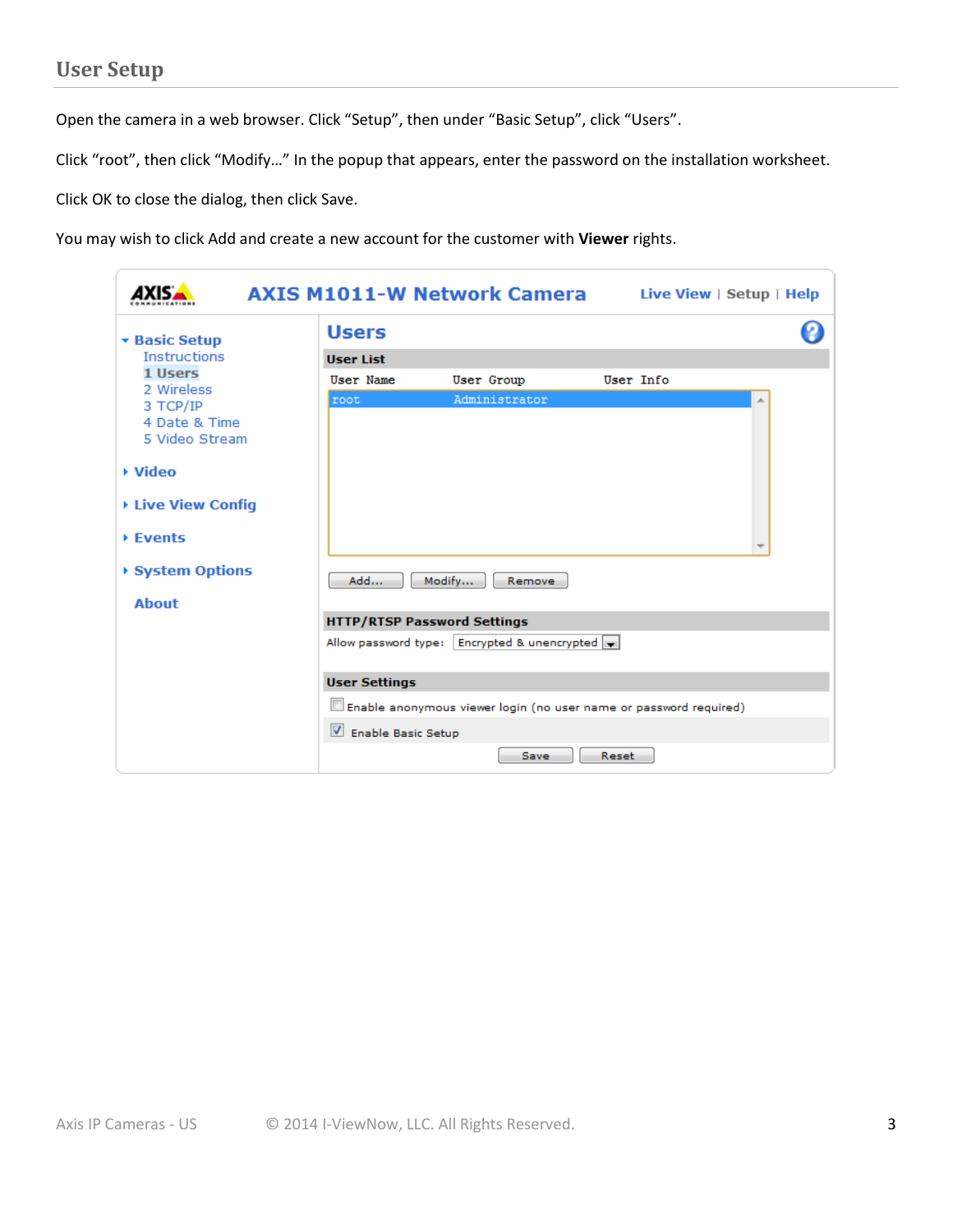#### **Network Setup**

Under *System Options > Network > TCP/IP > Advanced*, check the **HTTP port**. Depending on the situation at the installation site, the camera may have to be set to a different port. Make sure that the port number set here is entered into the device information in the dealer portal.

If you changed the port, click Save at the bottom of the page. The device should now be configured for live view through I-View Now.

| ▶ Basic Setup                                      | <b>Advanced TCP/IP Settings</b>       |                                      |  |  |  |
|----------------------------------------------------|---------------------------------------|--------------------------------------|--|--|--|
|                                                    | <b>DNS Configuration</b>              |                                      |  |  |  |
| ▶ Video                                            | Obtain DNS server address via DHCP    | <b>View</b>                          |  |  |  |
| ▶ Live View Config                                 | Use the following DNS server address: |                                      |  |  |  |
| <b>Events</b>                                      | Domain name:                          | (use ; to separate names)            |  |  |  |
|                                                    | Primary DNS server:                   | 8.8.8.8                              |  |  |  |
| ▼ System Options<br>$\blacktriangleright$ Security | Secondary DNS server:                 | 8844                                 |  |  |  |
| Date & Time                                        | <b>NTP Configuration</b>              |                                      |  |  |  |
| $\blacktriangleright$ Network                      | Obtain NTP server address via DHCP    | <b>View</b>                          |  |  |  |
| $\star$ TCP/IP<br><b>Basic</b>                     | Use the following NTP server address: |                                      |  |  |  |
| <b>Advanced</b>                                    | Network address:                      | 0.0.0.0<br>(host name or IP address) |  |  |  |
| Wireless<br><b>SOCKS</b>                           | <b>Host Name Configuration</b>        |                                      |  |  |  |
| QoS                                                | Obtain host name via IPv4 DHCP        | View                                 |  |  |  |
| SMTP (email)<br><b>SNMP</b>                        | $\bullet$<br>Use the host name:       | axis-00408cbe9303                    |  |  |  |
| UPnP <sub>TM</sub>                                 | Enable dynamic DNS updates            |                                      |  |  |  |
| <b>RTP</b><br><b>Bonjour</b>                       | Register DNS name:                    | (Axisproduct.example.com)            |  |  |  |
| LED                                                | <b>TTL:</b>                           | 30                                   |  |  |  |
| Maintenance                                        | <b>Link-Local IPv4 Address</b>        |                                      |  |  |  |
| ▶ Support<br>Advanced                              | Auto-Configure Link-Local Address     | <b>View</b>                          |  |  |  |
|                                                    | <b>HTTP</b>                           |                                      |  |  |  |
| <b>About</b>                                       | HTTP port:                            | 8002                                 |  |  |  |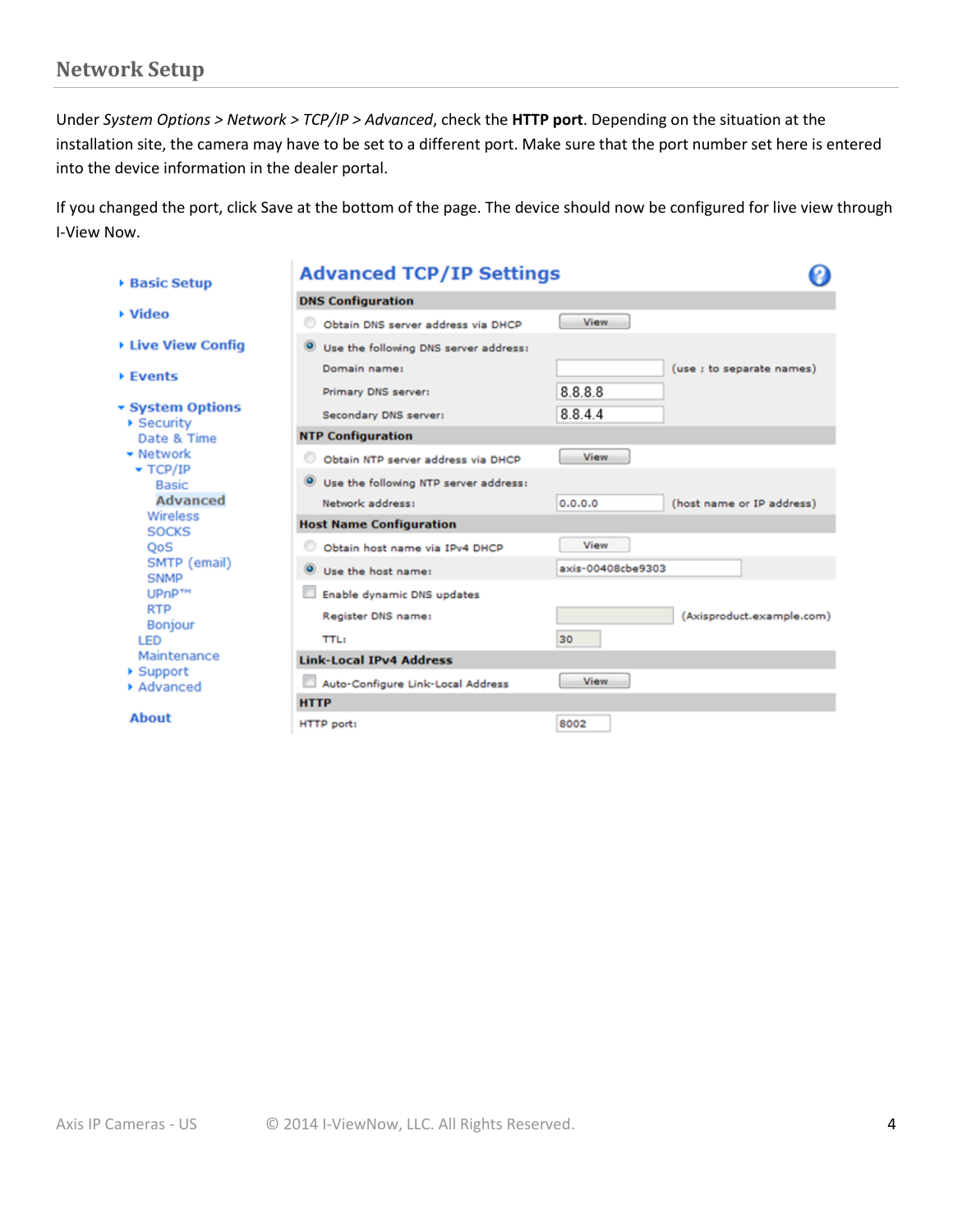### **Stream Profile Setup**

In this section we will be configuring a stream profile that generates the images to be used for video clip transmission

Click on "Stream Profiles" under the "Video & Audio" menu (or "Video" menu if your device does not support audio) then click on "Add"

| ▶ Basic Setup                 | <b>Stream Profile List</b> |                                          |                  |
|-------------------------------|----------------------------|------------------------------------------|------------------|
| ▼ Video & Audio               | <b>Stream Profile List</b> |                                          |                  |
| Video Stream                  | Name                       | <b>Description</b>                       | Video enc.       |
| <b>Stream Profiles</b>        | Quality                    | Best image quality and full frame rate.  | h264             |
| Camera Settings               | Balanced                   | Medium image quality and frame rate.     | h <sub>264</sub> |
| Overlay Image                 | <b>Bandwidth</b>           | Low bandwidth with medium image quality. | h264             |
| <b>Privacy Mask</b>           | Mobile                     | Mobile device settings.                  | h <sub>264</sub> |
| Audio Settings<br>Audio Clips | <b>IVN</b>                 | <b>IVN</b>                               | ipeg             |
| ▶ Live View Config            |                            |                                          |                  |
| ▶ Detectors                   |                            |                                          |                  |
| ▶ Applications                | Add                        | Modify<br>Copy<br>Remove                 |                  |
| $\triangleright$ Events       |                            |                                          |                  |

This will pop-up the Stream Profile Settings window:

|                         | <b>Stream Profile Settings</b>                               |                                |                        |             |                 |              |   |
|-------------------------|--------------------------------------------------------------|--------------------------------|------------------------|-------------|-----------------|--------------|---|
| <b>Stream Profile</b>   |                                                              |                                |                        |             |                 |              |   |
| Profile name:           | <b>TVN</b>                                                   |                                |                        |             | Video encoding: | <b>MIPEG</b> | ▼ |
| Description:            | <b>IVN</b>                                                   |                                |                        |             |                 |              |   |
| Image                   | H.264<br><b>Audio</b>                                        |                                |                        |             |                 |              |   |
| <b>Image Appearance</b> |                                                              |                                |                        |             |                 |              |   |
| Resolution:             |                                                              | 320×240                        | ▼<br>pixels            |             |                 |              |   |
| Compression:            |                                                              | 30                             | [0100]                 |             |                 |              |   |
| Mirror image:           |                                                              | Off<br>$\overline{\mathbf{v}}$ |                        |             |                 |              |   |
| <b>Video Stream</b>     |                                                              |                                |                        |             |                 |              |   |
| ✔                       | Maximum frame rate:                                          |                                |                        |             |                 |              |   |
|                         |                                                              | Unlimited                      |                        |             |                 |              |   |
|                         |                                                              | Limited to                     | 15                     | $[125]$ fps |                 |              |   |
| <b>Overlay Settings</b> |                                                              |                                |                        |             |                 |              |   |
|                         | Text and/or image overlay                                    |                                |                        |             |                 |              |   |
| ✔                       | Include date                                                 |                                | $\Box$ Include time    |             |                 |              |   |
| $\Box$                  | Include text:                                                |                                |                        |             |                 |              |   |
|                         | Text overlay size:<br>small                                  |                                |                        |             |                 |              |   |
| Text color:             | white<br>7                                                   |                                | Text background color: |             | black<br>▼      |              |   |
|                         | Place text/date/time at                                      | top                            | v of image             |             |                 |              |   |
|                         | Include image overlay (using default image and coordinates). |                                |                        |             |                 |              |   |
|                         |                                                              |                                |                        |             |                 |              |   |
| <b>Preview</b>          |                                                              |                                |                        |             |                 |              |   |
|                         | View image while configuring.                                |                                |                        |             |                 | Show         |   |
|                         |                                                              |                                | OK                     | Cancel      |                 |              |   |
|                         |                                                              |                                |                        |             |                 |              |   |

- Under Profile Name enter "IVN" (We will be referencing this later in the Action Rule settings)
- Under Resolution select 320x240
- Under Maximum frame rate select "Limited to" and enter "5"
- RECOMMENDED under "Overlay Settings" place checks in "Include date" and "Include time"
- Click "OK

Axis IP Cameras - US © 2014 I-ViewNow, LLC. All Rights Reserved. 5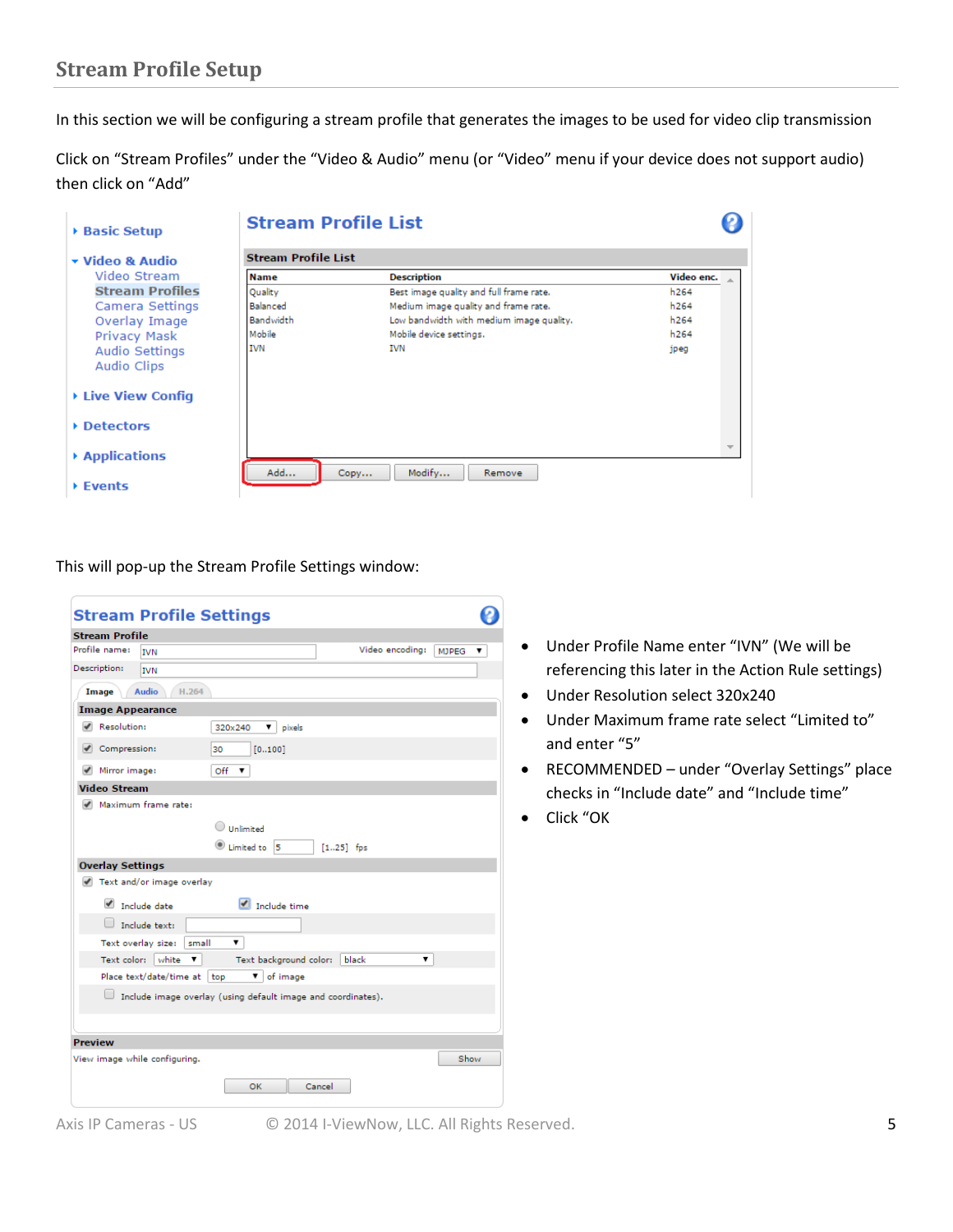The SMTP settings must be configured in order for the camera to send alarms to I-View Now.

|                                                                                                                                                            | <b>AXIS M1034-W Network Camera</b><br>Live View   Setup   Help                                                                                                                |
|------------------------------------------------------------------------------------------------------------------------------------------------------------|-------------------------------------------------------------------------------------------------------------------------------------------------------------------------------|
| <b>Basic Setup</b>                                                                                                                                         | <b>SMTP (email) Settings</b>                                                                                                                                                  |
|                                                                                                                                                            | <b>SMTP Settings</b>                                                                                                                                                          |
| ▶ Video & Audio                                                                                                                                            | Primary mail server $1,2$ :<br>(host name or IP address)<br>ivnview.com                                                                                                       |
| ▶ Live View Config                                                                                                                                         | 3480<br>[0.65535]<br>Primary server port:                                                                                                                                     |
| Detectors                                                                                                                                                  | Use authentication to log in to this server.                                                                                                                                  |
| ▶ Events<br>$\triangleright$ Recordings                                                                                                                    | (host name or IP address)<br>Secondary mail server <sup>2</sup> :<br>[065535]<br>Secondary server port:<br>25                                                                 |
|                                                                                                                                                            | Use authentication to log in to this server.                                                                                                                                  |
| ▼ System Options                                                                                                                                           | From email address <sup>1</sup> :<br><smtp_id_from_ivn_portal></smtp_id_from_ivn_portal>                                                                                      |
| $\overline{\phantom{a}}$ Security<br>Date & Time<br>$\bullet$ Network<br>$\blacktriangleright$ TCP/IP                                                      | $1$ Mandatory fields. If these are not set, no mail can be sent.<br><sup>2</sup> If a host name is used, a valid DNS server must be specified in the TCP/IP network settings. |
| Wireless                                                                                                                                                   | <b>Test</b>                                                                                                                                                                   |
| <b>SOCKS</b><br><b>OoS</b><br><b>SMTP</b> (email)<br><b>SNMP</b><br>UPnP™<br><b>RTP</b><br><b>Bonjour</b><br>$\triangleright$ Storage<br>▶ Ports & Devices | Send test email to:<br>Send<br><b>Save</b><br>Reset                                                                                                                           |
| Maintenance<br>$\blacktriangleright$ Support<br>Advanced<br><b>About</b>                                                                                   |                                                                                                                                                                               |

- Navigate to Setup->System Options->Network->SMTP(email)
- Enter the **"ivnview.com"** from the worksheet into the **Primary mail server** field
- Enter the "**3480**" from the worksheet into the **Primary server port** field
- Ensure **Use authentication is not checked**
- Enter the **SMTP Account ID** from the worksheet into the **From email address** field
- Click **Save**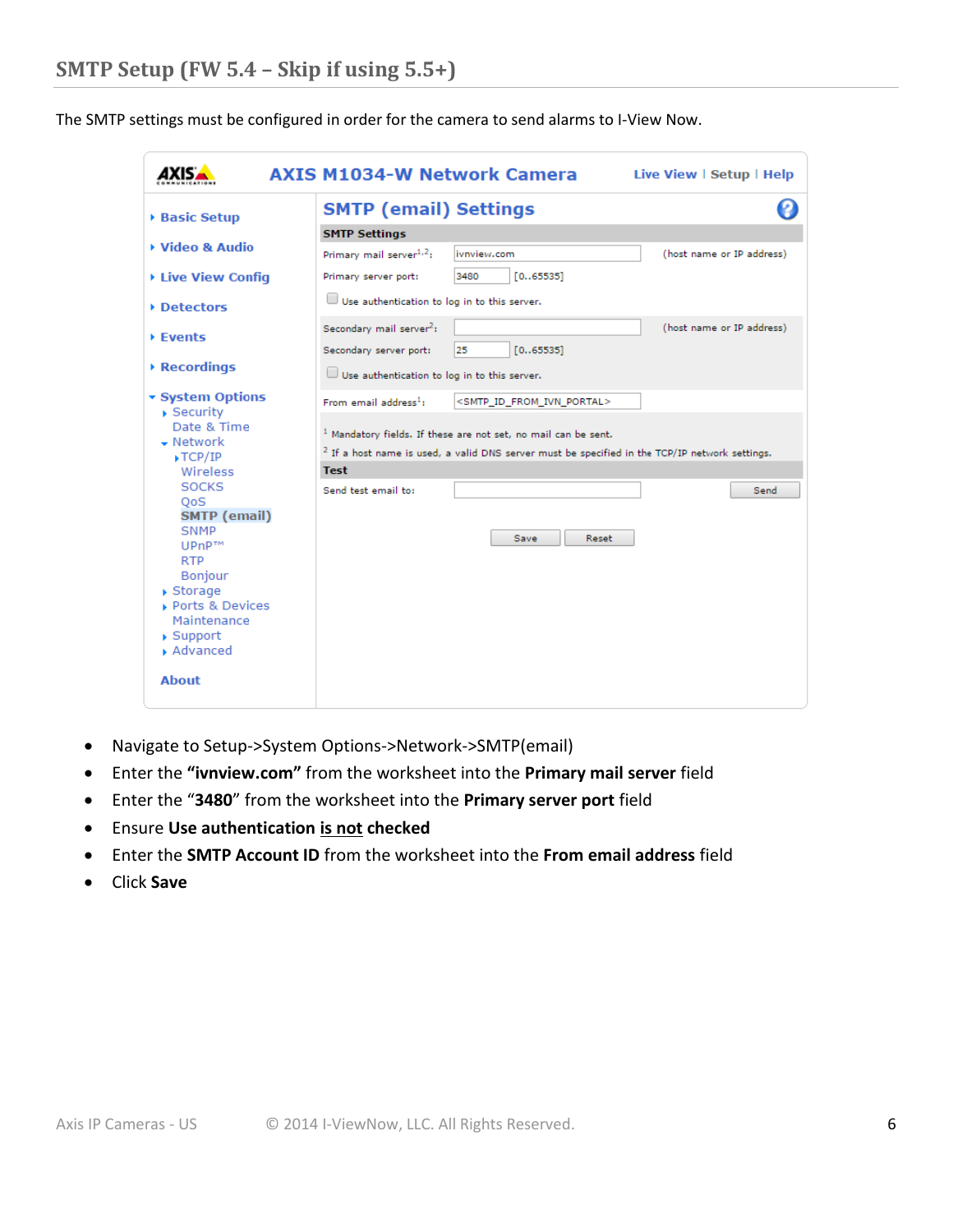# **Recipient Setup (FW 5.4)**

Axis cameras with firmware versions 5.4 and higher utilize "recipients" as their own menu item for SMTP communication.

Once an SMTP server has been configured, Select "Recipients" from the Events dropdown and click "Add"

| $\overline{\phantom{a}}$ Events |                               |                          |
|---------------------------------|-------------------------------|--------------------------|
| <b>Action Rules</b>             |                               |                          |
| <b>Recipients</b>               |                               |                          |
| Schedules                       |                               |                          |
| Recurrences                     |                               | $\overline{\phantom{a}}$ |
| $\rightarrow$ Recordings        | Add<br>View<br>Remove<br>Copy |                          |
| ▶ System Ontions                |                               |                          |

This will pop open a new window where the recipient can be added:

| <b>Recipient Setup</b> |                                                            |  |
|------------------------|------------------------------------------------------------|--|
| Name:                  | <b>IVN</b>                                                 |  |
| Type:                  | Email                                                      |  |
| Email address:         | <smtp_id_from_ivn_portal></smtp_id_from_ivn_portal>        |  |
| <b>Test</b>            |                                                            |  |
|                        | Test the connection to the specified Email address<br>Test |  |
|                        | Cancel<br>OK                                               |  |

Under name enter "IVN" (to reference later), Type – select "Email" and enter the SMTP id for the device from the IVN portal in the Email Address Field and click "OK".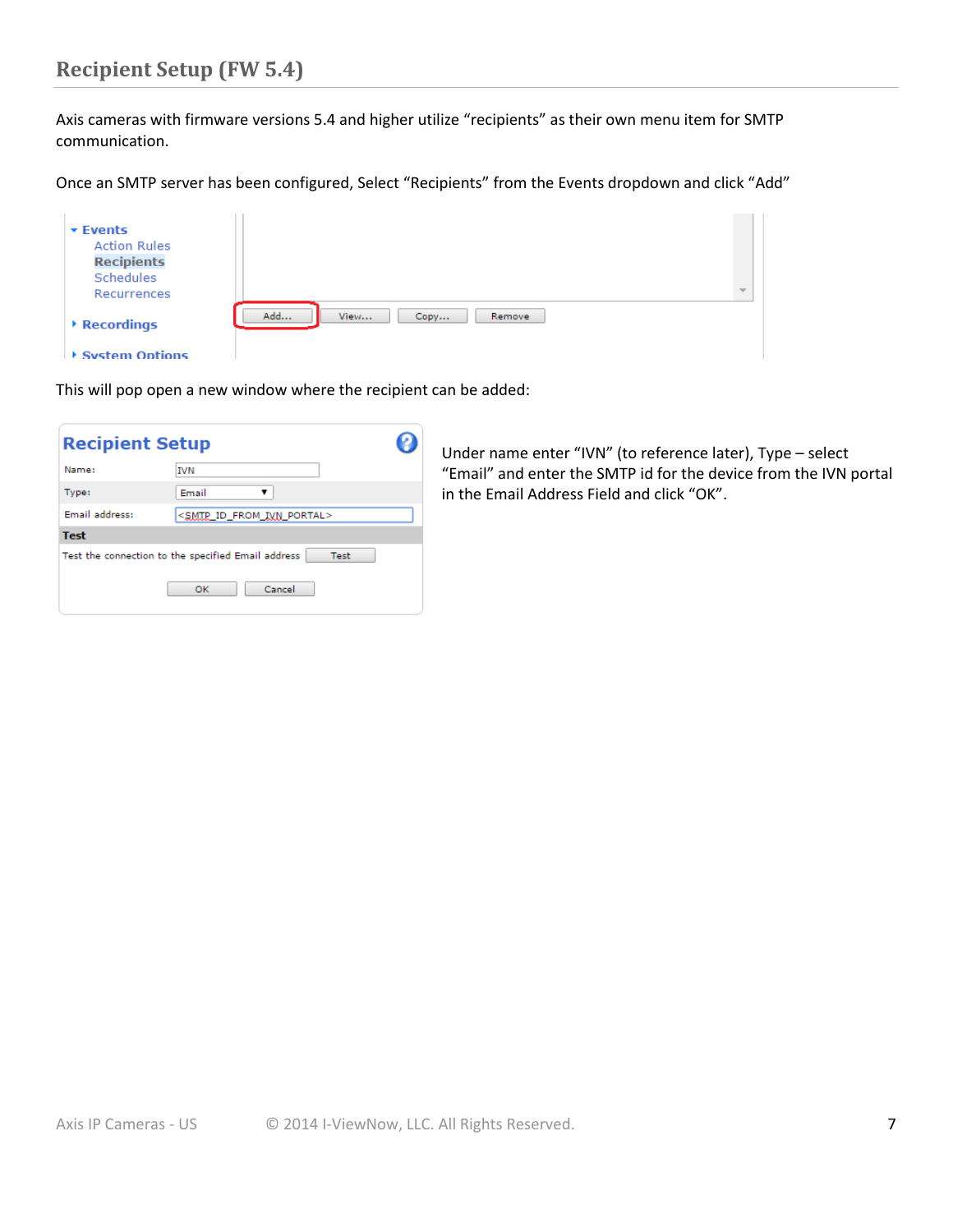## **Recipient Setup (FW 5.5)**

Firmware version 5.5 combines the SMTP server settings and recipient info into a single item.

Accessing 5.5 Recipients is done the same as in 5.4.

Select "Recipients" from the Events dropdown and click "Add"

| $\overline{\phantom{a}}$ Events |                               |                          |
|---------------------------------|-------------------------------|--------------------------|
| <b>Action Rules</b>             |                               |                          |
| <b>Recipients</b>               |                               |                          |
| Schedules                       |                               |                          |
| Recurrences                     |                               | $\overline{\phantom{a}}$ |
| $\triangleright$ Recordings     | Add<br>View<br>Remove<br>Copy |                          |
| ▶ System Options                |                               |                          |

| <b>Recipient Setup</b>                                                        |                                                                   |
|-------------------------------------------------------------------------------|-------------------------------------------------------------------|
| Name:                                                                         | <b>IVN</b>                                                        |
| Type:                                                                         | Email<br>▼                                                        |
| To:                                                                           | <smtp_id_from_ivn_porta< td=""></smtp_id_from_ivn_porta<>         |
| <b>Email Server Settings</b>                                                  |                                                                   |
| Provider:                                                                     | User defined<br>▼                                                 |
| User authentication                                                           |                                                                   |
| User id:                                                                      |                                                                   |
| Password:                                                                     |                                                                   |
| Advanced settings                                                             |                                                                   |
| From email:                                                                   | <smtp_id_from_ivn_porta< td=""></smtp_id_from_ivn_porta<>         |
| SMTP server:                                                                  | ivnview.com                                                       |
| Port:                                                                         | 3480                                                              |
| Select authentication to use:<br>$@$ SMTP<br>$\bigcirc$ pop<br><b>Server:</b> |                                                                   |
| Encryption:                                                                   | None                                                              |
|                                                                               | Validate server certificate                                       |
| <b>Test</b>                                                                   |                                                                   |
|                                                                               | Test the connection to the specified email address<br><b>Test</b> |
|                                                                               | Cancel<br>OK                                                      |

- Under "Name" enter "IVN
- Select "Email" from the Type selection box
- Enter the SMTP ID provided from the IVN portal in the "To:" field
	- Under Provider select "User Defined"
- In the From Email area enter the SMTP ID provided from the IVN portal
- Under SMTP server enter "ivnview.com"
	- Port: 3480
	- Click "OK"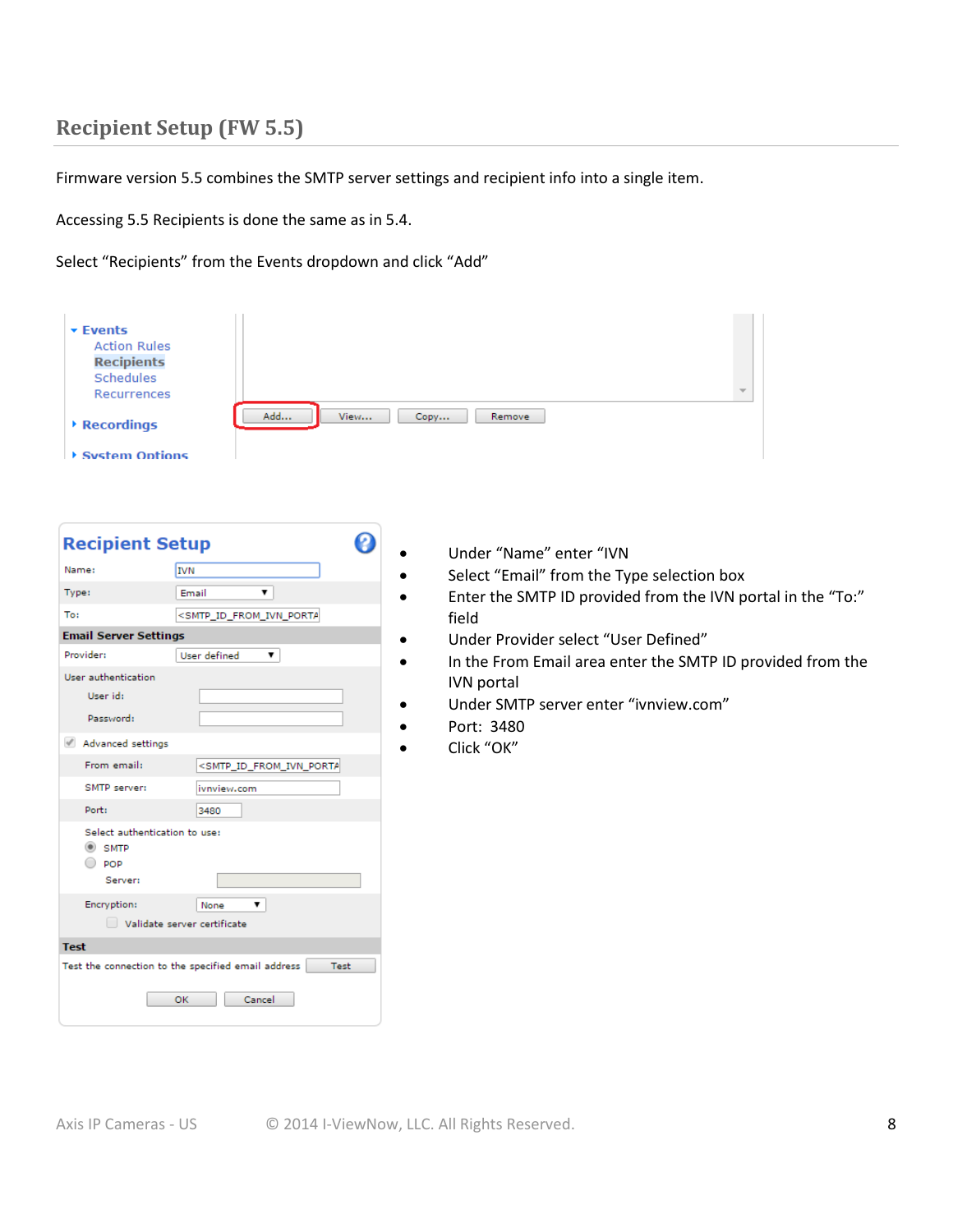In this section we are going to be configuring (2) action rules in the device. The first will generate an alarm event in I-View Now, the second will transmit the video images when an alarm is activated.

\*\*\* When configuring an Axis camera that is configured with the "Managed By An External Device" flag in the IVN portal, only the "Clip" action rule is required.

To configure the Action rule to associate with an Event, select "Action Rules" from the Events menu on the left and click "Add"

| <b>Events</b>       |                                 |        |
|---------------------|---------------------------------|--------|
| <b>Action Rules</b> |                                 |        |
| Recipients          |                                 |        |
| Schedules           |                                 | $\sim$ |
| Recurrences         | Add<br>Modify<br>Remove<br>Copy |        |

#### **Adding the "Alarm" notification action rule**

| <b>Action Rule Setup</b>                          |                                                       |                          |
|---------------------------------------------------|-------------------------------------------------------|--------------------------|
| General                                           |                                                       |                          |
| $\blacktriangleright$ Enable rule                 |                                                       |                          |
| Name:                                             | <b>IVN Alarm</b>                                      |                          |
| <b>Condition</b>                                  |                                                       |                          |
| Trigger:                                          | <b>Input Signal</b><br>۷.                             |                          |
|                                                   | Digital Input Port<br>▼                               |                          |
|                                                   | 1                                                     |                          |
|                                                   | (a) Yes<br><b>No</b><br>Active:                       |                          |
| Schedule:                                         | New Schedule<br>Always (No Schedule)<br>۷.            |                          |
| $\overline{\mathscr{L}}$<br>Additional conditions |                                                       |                          |
|                                                   |                                                       | ∸                        |
|                                                   |                                                       |                          |
|                                                   |                                                       | $\overline{\phantom{a}}$ |
| Add                                               | Modify<br>Remove                                      |                          |
| Wait at least                                     | 00:01:00<br>before re-running the rule (max 23:59:59) |                          |
| <b>Actions</b>                                    |                                                       |                          |
| Type:                                             | <b>Send Notification</b><br>۷.                        |                          |
|                                                   | <b>IVN EU</b><br>۷.<br><b>New Recipient</b>           |                          |
| Subject                                           | Alarm                                                 |                          |
| Message                                           |                                                       |                          |
|                                                   | Cancel<br><b>OK</b>                                   |                          |

- Under Name enter "IVN Alarm"
- Trigger select "Input Port"
- Check the "Additional Conditions" box to show additional options
- Change the value in the "Wait At Least" field to "00:01:00" – this adds a 1 minute buffer in between signals the camera will transmit
- In the Actions area under Type select "Send Notification"
- In the recipient area, choose the name of the recipient created in the earlier step
- Under Subject enter "Alarm"
- Click OK